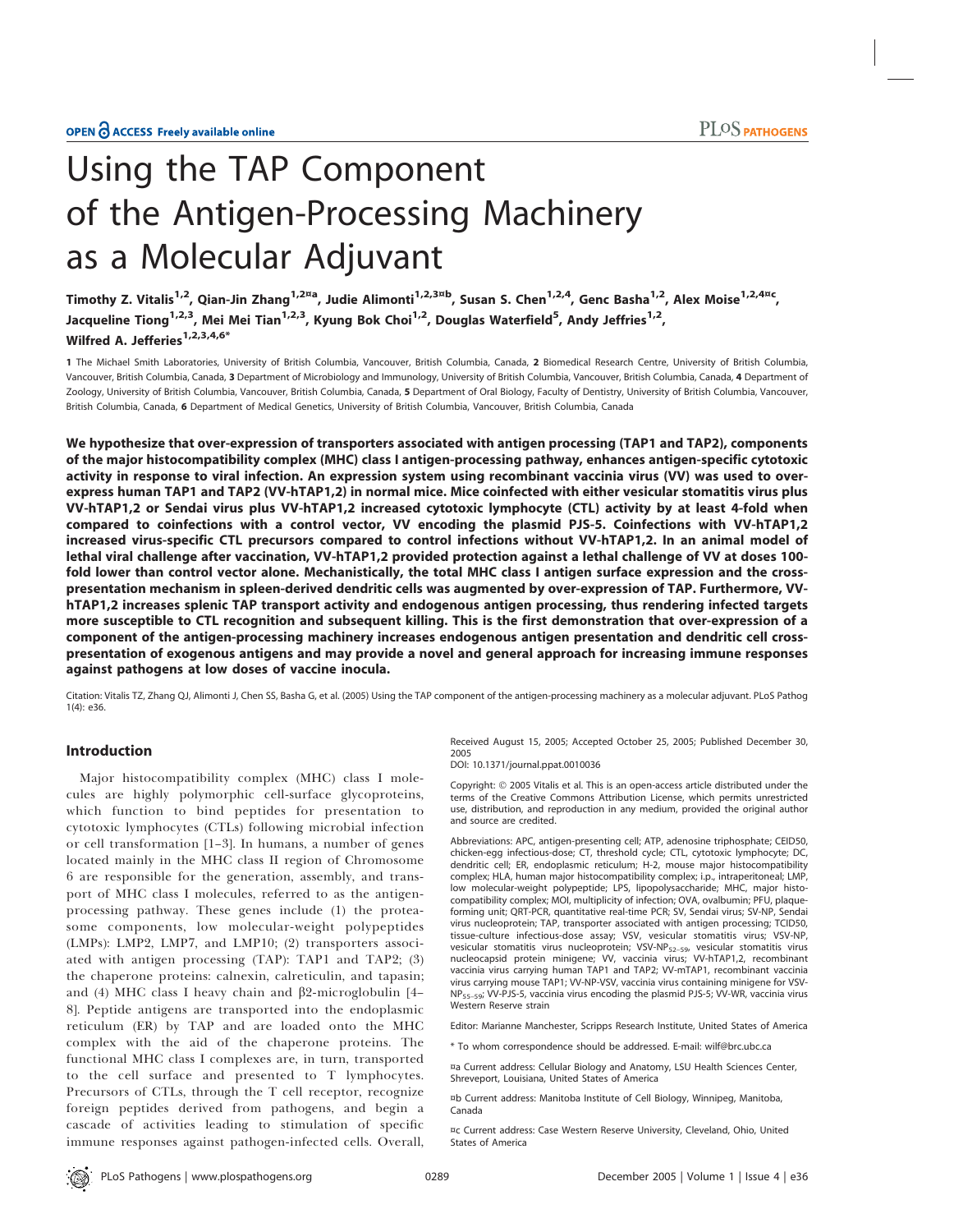## Synopsis

The development of protective vaccines against infectious diseases such as AIDS, SARS, and West Nile virus has become a societal priority but remains a scientific challenge. In recent years, the threat of bioterrorism agents such as anthrax and smallpox has heightened the need for the rapid development of effective new vaccines. One of the major stumbling blocks to the implementation of any vaccine is the toxic side effects on the vaccine candidate. For example, a significant number of doses of a new vaccine against smallpox have been commissioned, but approximately 20% of the individuals targeted to be inoculated will suffer toxicity due to vaccination. Furthermore, an additional difficulty in the production of vaccines is the creation of sufficient doses to vaccinate a large population. The authors have identified a novel approach that appears to address these issues. They demonstrate that the inclusion, in low doses of vaccines, of a normal component of the antigen-processing pathway, the transporter associated with antigen processing (TAP), confers protective immunity against lethal viral loads during viral challenges. This new paradigm is shown to be applicable to many viruses, including poxviruses, and could significantly advance the creation of new vaccines and improve those that already exist.

the expression of stable MHC class I molecules on the cell surface is regulated by the peptides supplied by TAP [1,9]. Antigen-presenting cells (APCs) derived from TAP1<sup>-1-</sup> mice cannot transport antigenic peptides from the cytoplasm into the lumen of the ER for MHC class I binding and eventual presentation on the cell surface. Therefore, these cells lack the capacity to direct the priming of antigenspecific T cells [8].

The development of vaccine adjuvants that promote immunity at low doses of inocula is one approach to generate protection in individuals who would otherwise respond adversely to the administration of standard doses of inocula. Adverse responses to standard doses of inocula are a problem encountered in vaccination against viruses such as smallpox and, as a result, conventional vaccines cannot be administered to a significant fraction of the population who are either immune suppressed or who would otherwise react adversely to the established vaccine protocols [10]. As vaccination against a variety of pathogens becomes more widespread, there will be a greater need to increase the efficiency of the inocula while reducing the sizes of the batches of vaccine required for vaccination of an entire population. This would be particularly important during times of acute need, when rapid responses are required during an emergent epidemic. To increase vaccine potency and efficiency, a variety of adjuvants have been developed. These either suffer from substantial toxicity or cannot be implemented because their mode of action is obscure [11]. Here we report that a profound increase in Tcell-mediated immune responses to several infectious viruses was achieved using an immunization strategy involving a combination of both the infectious agents and a recombinant vaccinia virus (VV) containing a TAP-gene construct. This unexpected observation suggests that recombinant TAP may be used as a novel adjuvant to increase vaccine efficacy and potency.

#### Results

# TAP Expression Is Required for Antigen-Specific H-2 (Mouse Major Histocompatibility Complex)  $K^b$  Surface Expression In Vitro

 $T2-K^b$  cells express  $H-2K^b$  but lack both TAP1 and TAP2 [12,13] and have a very low expression of MHC class I on the cell surface owing to inefficient antigen processing. In a CTL assay, vesicular stomatitis virus (VSV)–specific effectors were able to lyse  $T2-K^b$  cells coinfected with VV containing minigene for VSV-NP52–59 (VV-NP-VSV) and recombinant vaccinia virus carrying human TAP1 and TAP2 (VV-hTAP1,2) in a dose-dependent manner. This indicated that a functional TAP complex was formed by the VV-hTAP1,2 infection, leading to high levels of H-2K<sup>b</sup>-vesicular stomatitis virus nucleoprotein (VSV-NP) surface expression (Figure 1A). In contrast,  $T2-K^b$  targets coinfected with VV-NP-VSV and VV encoding the plasmid PJS-5 (VV-PJS-5, negative control vector), or with VV-NP-VSV alone, were strongly resistant to lysis, and the level of lysis was similar to that in uninfected targets. These targets did not respond to increasing doses of effectors in the assay, indicating that the surface expression of H-2K<sup>b</sup>-VSV-NP<sub>52-59</sub> is below the threshold for CTL recognition. The levels of lysis in the targets coinfected with VV-NP-VSV and VV-PJS-5, or with VV-NP-VSV alone are small (3%–5%) relative to the targets infected with VVhTAP1,2 which are associated with up to 45% lysis.

## Increased TAP Expression Increases Immune Responses to VSV and Sendai Virus Infection In Vivo

Splenocytes from mice coinfected with the low dose of VSV and VV-hTAP1,2 showed dramatic increases in CTL activity against RMA cell targets (Figure 1B). The response was specific to the expression of TAP rather than to the VV vector alone, since coinfection with VV-PJS-5 did not increase CTL responses to VSV. To exclude the possibility that the effect seen with VVhTAP1,2 was the result of VV-dependent alteration of proteasome function interacting with TAP over-expression, VV-NP-VSV was used in the coinfections as the source of antigen instead of VSV [14]. The epitope generated by VV-NP-VSV does not require degradation by the proteasome, and therefore any increase in CTL activity can be attributed to TAP over-expression. Mice coinfected with VV-NP-VSV and VVhTAP1,2 exhibited dramatic increases in vaccinia virus carrying the vesicular stomatitis virus nucleocapsid protein minigene (VSV-NP52–59)–specific CTL responses when compared to coinfection with VV-NP-VSV and VV-PJS-5 (Figure 1C).

Another well-characterized CTL epitope, from Sendai virus nucleoprotein (SV-NP), was investigated to provide further evidence that TAP over-expression can augment antiviral responses. The infectious dose of Sendai virus (SV) required to achieve minimal and maximal CTL responses was also first determined by titration (data not shown). As was the case for VSV, mice coinfected with SV and VV-hTAP1,2 exhibited an increased specific immune response against SV-NP epitope when compared to responses elicited by the vector controls (Figure 2A).

# Increased TAP Expression Increases Immune Responses to VV Infection In Vivo

The augmentation of a specific immune response against a virus by increasing TAP expression in APCs may require that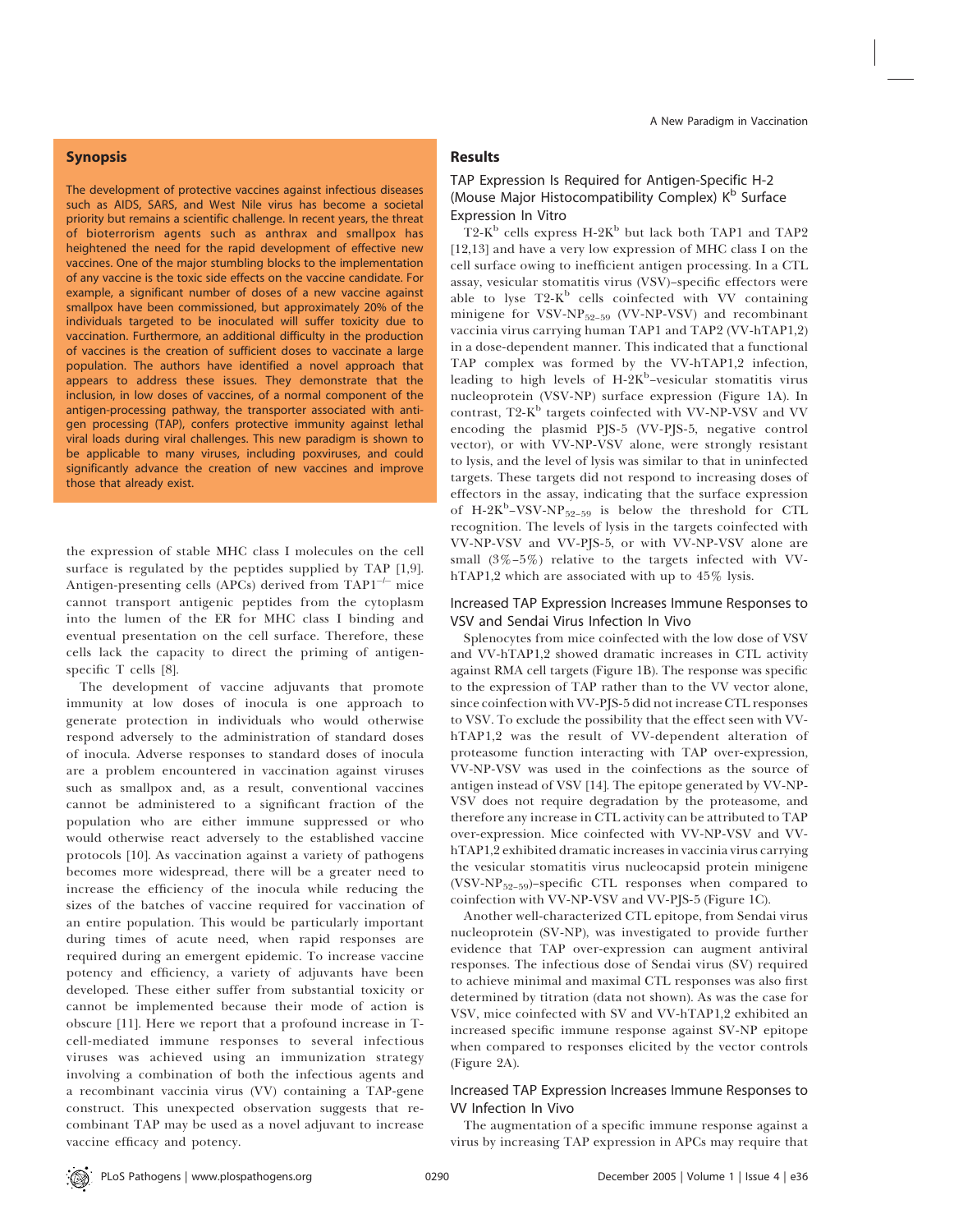

Target: Effector Ratio

Figure 1. VV-hTAP1,2 Restores Antigen Processing in the TAP-Deficient Cell Line T2-K<sup>b</sup> and Increases Immune Responses to VSV

(A) A standard chromium-release assay was performed to establish the ability of VV-hTAP1,2 to restore antigen processing in the TAP-deficient<br>cell line T2-K<sup>b</sup>. T2-K<sup>b</sup> cells coinfected with VV-hTAP1,2 and VV-NP-VSV were used as targets, and splenocytes from VSV-infected mice were used as effectors. Targets coinfected with both VV-PJS-5 and VV-NP-VSV or infected with VV-NP-VSV alone, or uninfected cells, were used as negative controls for VV-hTAP1,2.

(B) A standard chromium-release assay was performed to measure the ability of VV-hTAP1,2 to increase specific CTL activity in immunized mice. RMA cells pulsed with VSV-NP<sub>55–59</sub> peptide were used as targets, and effectors were obtained from mice coinfected with VV-hTAP1,2 and lowdose VSV. Effectors from mice coinfected with VSV and VV-PJS-5 or a low dose of VSV alone were used as negative controls for the presence of VVhTAP1,2 in the coinfections. Effectors from mice infected with a high dose of VSV demonstrated maximal CTL activity and were used as a positive control.

(C) A standard chromium-release assay was used to confirm that the increase in immune responses was due to TAP-dependent transport of NP-VSV rather than to nonspecific effects of VV infection on antigen processing. RMA cells pulsed with VSV-NP<sub>55-59</sub> peptide were used as targets, and effectors were obtained from mice coinfected with VVhTAP1,2 and VV-NP-VSV. Effectors from mice infected with a high dose of VSV were used as positive controls for maximal CTL activity. Effectors

from mice coinfected with VV-PJS-5 and VV-NP-VSV or from mice infected with VV-NP-VSV alone were negative controls for the presence of VV-hTAP1,2. Values represent the mean of triplicate measurements  $\pm$ standard error of the mean. DOI: 10.1371/journal.ppat.0010036.g001

viral infection and the over-expression of TAP occur in the same cell. To address this, we generated CTLs directed against antigen(s) derived from VV. VV-specific CTL activity in mice infected with a low dose of VV-hTAP1,2 was much greater than that from mice infected with an equivalent low dose of the control, VV-PJS-5 (Figure 2B).

# Increased TAP Expression Increases Endogenous Antigen Processing

We examined whether TAP over-expression could increase endogenous antigen processing. A VV-specific CTL assay was used to compare  $H-2K^b$  and  $H-2D^b$  VV-specific antigen processing in naïve splenocytes infected with VV-hTAP1,2 or VV-PJS-5. Naïve splenocyte targets infected with VV-hTAP1,2 were more susceptible to killing by VV-specific effectors than naïve splenocytes infected with VV-PJS-5 (Figure 2C).

## Increased TAP Expression Increases the Frequency of VSV-Specific  $CD8<sup>+</sup>$

VSV-NP/K<sup>b</sup>-specific tetramer analysis compared the proportion of splenocytes specific for H-2K<sup>b</sup> VSV-NP<sub>52–59</sub> among  $CD8<sup>+</sup>$  splenocytes between VSV-infected mice and mice coinfected with VV-hTAP1,2 and VSV (Figure 3). Mice coinfected with VV-hTAP1,2 and a low dose of VSV elicited a higher frequency of VSV-NP<sub>52–59</sub>–specific  $CD8^+$  splenocytes  $(17.5\% \text{ of } CDS^+ \text{ splenocytes})$  than mice coinfected with VV-PJS-5 and low-dose VSV (12.8%), or with a low dose of VSV alone  $(8.3\%)$ . The differences between a combined VV-PJS-5 and VSV low-dose vaccination, on the one hand, and a combined VV-hTAP1,2 and VSV low-dose vaccination, on the other hand, were highly significant (z-statistic = 4.701,  $p$  < 0.0001). The maximum VSV-specific  $CD8^+$  frequency (27.6%) was observed with the highest dose of VSV infection.

### Peptide-Transport Activity and Human TAP Expression

Human TAP1 protein was detected in splenocytes by immunoblotting (Figure 4A), and RT-PCR analysis showed that both human TAP1 and human TAP2 mRNA were present (Figure 4B). Human TAP1 mRNA levels were quantified with real-time RT-PCR in splenocytes from mice 4, 8, and 24 h after intraperitoneal (i.p.) infection. Calculations based on the threshold cycle number indicated that the abundance of human TAP1 mRNA was equal to mouse TAP1 mRNA 4 and 8 h after infection, but decreased to 2% of endogenous mouse TAP1 mRNA by 24 h after infection. Immunocytochemistry showed that 7% of total splenocytes were positive for human TAP1. Double staining for cellspecific antigens and human TAP1 showed that 3.0% of B cells, 2.4% of macrophages, and 1.9% of dendritic cells (DCs) were positive for human TAP1 expression (Figure 4C). A peptide-transport assay clearly showed that splenocytes from VV-hTAP1,2–infected mice had a higher capacity to transport a 125I-labeled peptide library into the lumen of the ER than splenocytes from normal mice or from the mice infected with VV-PJS-5 (Figure 4D).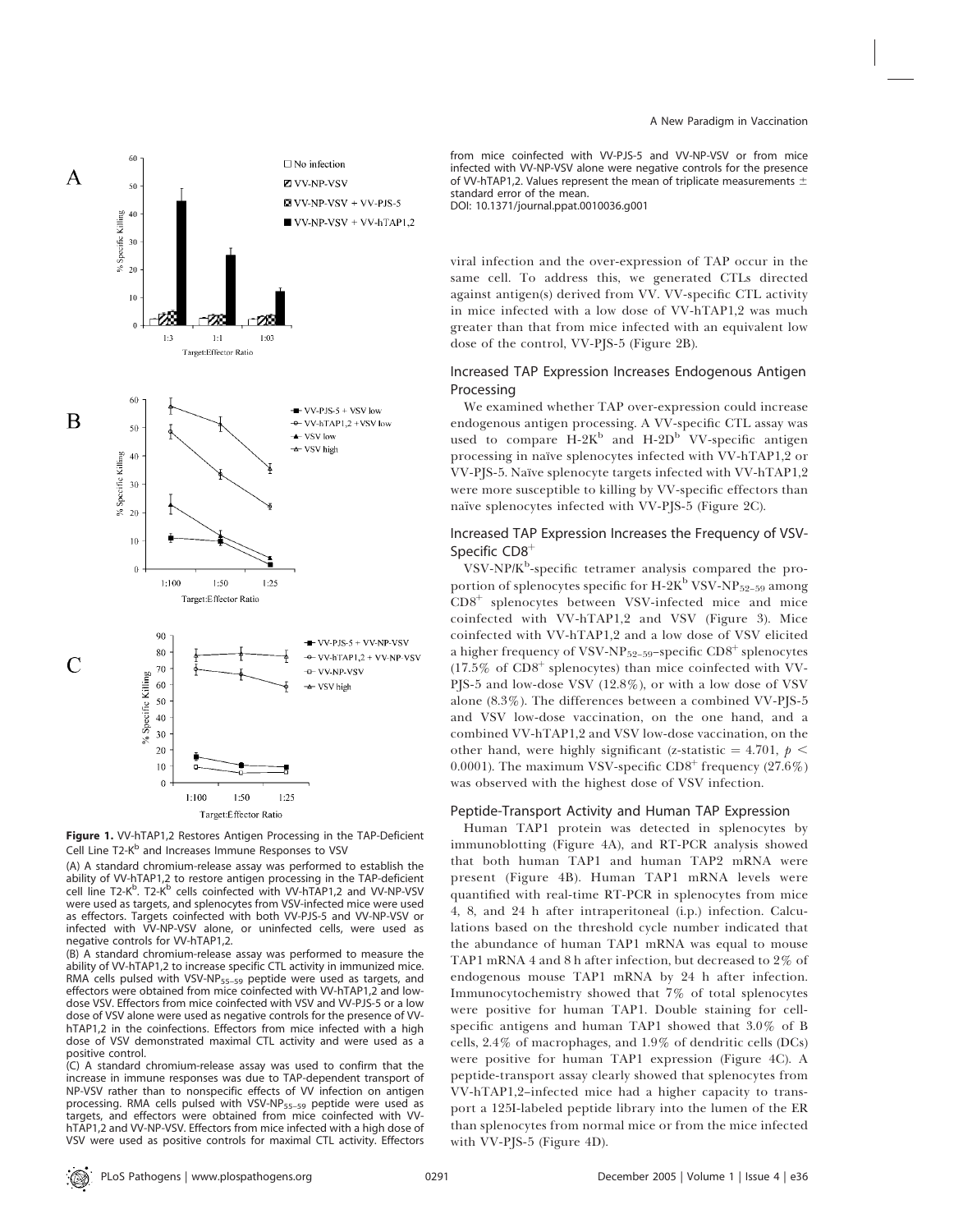

Figure 2. VV-hTAP1,2 Increases Antigen Presentation and Immune Responses to SV and VV in Mice

(A) A standard chromium-release assay was used to determine the ability of VV-hTAP1,2 to increase immune responses to SV. RMA cells pulsed with SV-NP peptides were used as targets, and effectors were obtained from the mice coinfected with a low dose of SV and VV-hTAP1,2. The mice coinfected with a low dose of SV and VV-PJS-5 or with a low dose of SV alone were used as negative controls. Effectors from the mice infected with a high dose of SV were used as positive controls for maximal SVspecific CTL activity.

(B) A standard chromium-release assay was used to determine the ability of VV-hTAP1,2 to stimulate VV-specific CTL responses. RMA cells infected with VV-PJS-5 were used as targets, and effectors were obtained from the mice vaccinated with a low dose of VV-hTAP1,2. Effectors from the mice vaccinated with an equivalent low dose of VV-PJS-5 were used as negative controls, and effectors from the mice vaccinated with a high dose of VV-PJS-5 were used as positive controls for maximal CTL activity. (C) A standard chromium-release assay was used to measure the ability of human TAP expression to increase antigen presentation in normal mouse splenocytes. Naïve splenocytes, which had been stimulated overnight with LPS (LPS blasts) and infected with VV-hTAP1,2, were used as targets for VV-specific effectors; VV-specific effectors were obtained from mice infected with VV-PJS-5. LPS blasts infected with VV-PJS-5 were used as negative controls. Values represent mean of triplicate measurements  $\pm$  standard error of the mean. DOI: 10.1371/journal.ppat.0010036.g002

# Increased TAP Expression in DCs Increases MHC Class I– Restricted Presentation of Exogenous Antigens

A subpopulation of splenocytes corresponding to the splenocyte DCs showed a  $7.4\%$  increase in total H-2K<sup>b</sup> following infection with VV-hTAP1,2 when compared to V-PJS-5 (data not shown). This effect on DCs led us to investigate the cross-presentation of ovalbumin (OVA), an exogenously derived antigen. Treatment of DCs with VVhTAP1,2 or recombinant vaccinia virus carrying mouse TAP1 (VV-mTAP1) significantly increased the amount of H-2K<sup>b</sup>-SIINFEKL expression when compared to DCs infected with VV-PJS-5 ( $p < 0.01$ ). The assay was repeated three times, with



# $CD8<sup>+</sup>$

Figure 3. Antigen-Specific Tetramer Staining Was Used to Determine T-Cell Responses in Coinfections with VV-hTAP1,2 and VSV

The percentage of CD8<sup>+</sup> splenocytes specific for H-2K<sup>b\_</sup>VSV-NP<sub>52–59</sub> was determined by flow cytometry using double labeling with an anti-CD8<sup>+</sup> antibody and a VSV-NP–specific tetramer. The value in the upper-right quadrant of the scatter-plots represents the percentage of  $CDS<sup>+</sup>$  cells specific for H-2K<sup>b</sup>-VSV-NP<sub>52-59</sub> for mice infected with a low dose of VSV and VV-hTAP1,2. The mice coinfected with both VSV and VV-PJS-5 or with a low dose of VSV, or uninfected mice, were used as negative controls for VV-hTAP1,2. The mice infected with a high dose of VSV alone were used as a positive control. DOI: 10.1371/journal.ppat.0010036.g003

each assay showing statistically significant increases in H-2K<sup>b</sup>-SIINFEKL and total H-2K<sup>b</sup> expression by DCs infected with VV-hTAP1,2 or VV-mTAP1 ( $p < 0.01$ ) (Figure 5A and 5B). DCs infected with VV-hTAP1,2 or VV-mTAP1 and incubated with OVA expressed significantly higher numbers of total H-2 $K^b$  complexes compared to VV-PJS-5-infected DCs (40% and 30% increase, respectively;  $p < 0.01$ ) (Figure 5C and 5D).

## VV-hTAP1,2–Vaccinated Mice Resist Lethal Viral Challenge

A viral-challenge experiment determined whether TAPdependent increases in immune function are significant in generating protective immune responses in vivo. Weight change was monitored in groups of mice, following vaccination with escalating doses of VV-hTAP1,2, VV-PJS-5, or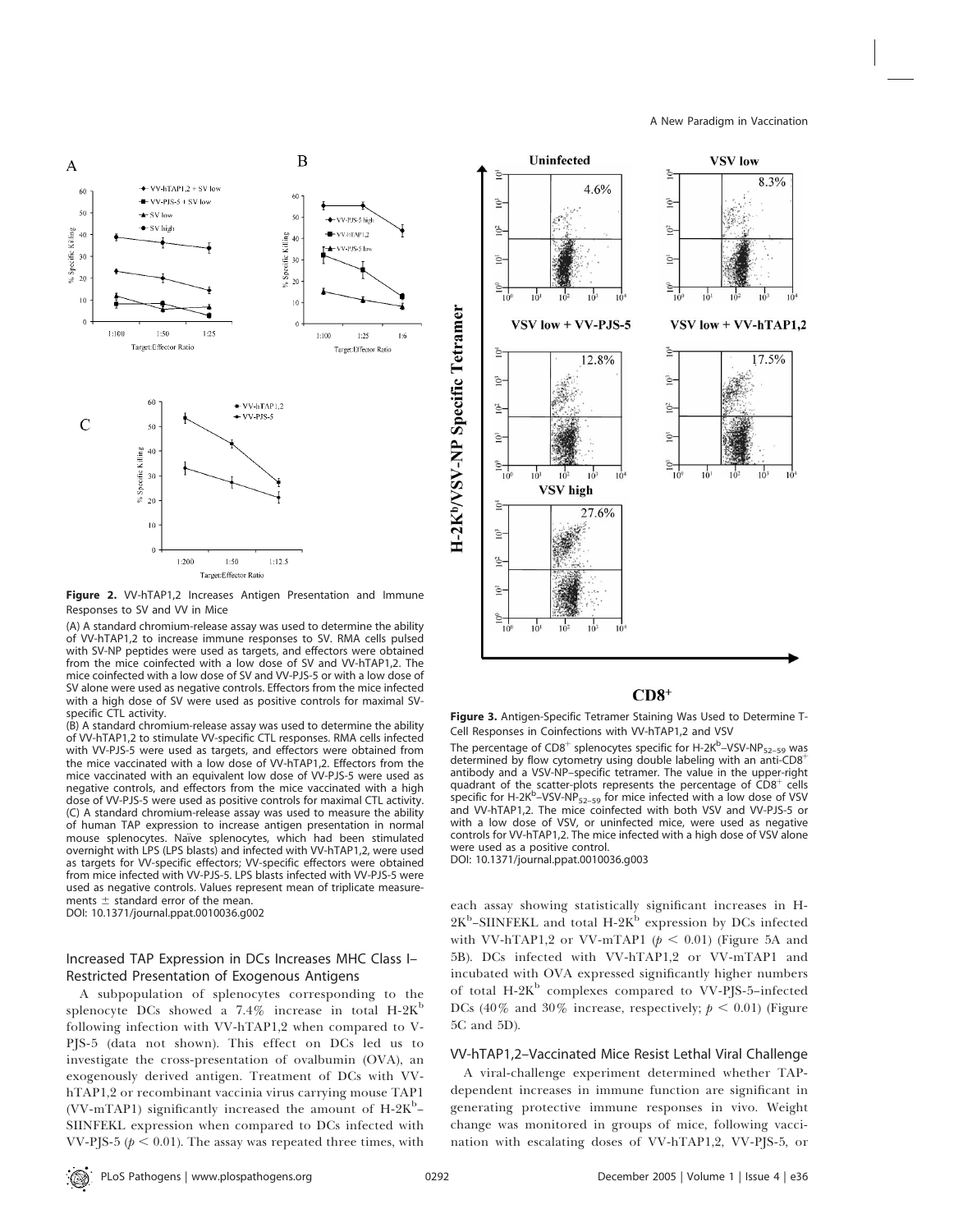

Figure 4. Human TAP Expression and Activity Was Determined in Splenocytes 24 h after the Mice Were Infected with VV-hTAP1,2

(A) Human TAP1 protein expression in mouse splenocytes was determined by Western blot. The mice infected with VV-PJS-5 were used as negative controls for human TAP1 expression.

(B) The expression of human TAP1 and human TAP2 was detected by RT-PCR 24 h after the mice were infected with VV-hTAP1,2. The mice infected with VV-PJS-5 were negative for human TAP1 and TAP2.

(C) Immunofluorescence visualized with confocal microscopy identified human TAP1 expression in antigen-presenting splenocytes isolated from mice 24 h after infection with VV-hTAP1,2. The mice infected with VV-PJS-5 were used as negative controls for human TAP1 expression (green fluorescence) (I). Cell-surface markers (red fluorescence) identified cell types. Representative images show the following cell types: (I) B cell from a mouse infected with VV-PJS-5 (negative control); (II) B cell that is positive for human TAP1; (III) macrophage that is positive for human TAP1; and (IV) DC that is positive for human TAP1.

(D) ATP-dependent TAP activity was measured in splenocytes taken 24 h after the mice were infected with VV-hTAP1,2 or VV-PJS-5 (negative control). Active transport activity was measured in the presence or absence of ATP by a peptide-transport assay that determined the translocation of radioactive peptides from the cytosol into the ER. Normal uninfected mice, uninfected  $\text{TAP}^{-/-}$  mice, and mice infected with VV-PJS-5 were used as negative controls when assessing the effect of VVhTAP1,2 infections on peptide-transport activity. The bars represent the mean value  $\pm$  standard error of the mean of triplicate measurements. The data are representative of the experiment performed in duplicate. DOI: 10.1371/journal.ppat.0010036.g004

PBS, and then administration of a lethal vaccinia virus Western Reserve strain (VV-WR) challenge [15–18]. Five out of six mice receiving the lowest VV-hTAP1,2 vaccine doses survived the challenge with minimal weight loss (less than 5%) and returned to normal, pre-challenge weight within 6 d. All the mice vaccinated with the intermediate and high doses of VV-hTAP1,2 survived challenge without weight loss. In

contrast, the mice vaccinated with the lowest dose of VV-PJS-5 suffered significant morbidity (approximately 20% weight loss) and high mortality (four out of six mice died). The mice vaccinated with the intermediate dose of VV-PJS-5 also experienced high morbidity and one death. These mice were unable to regain weight to the pre-challenge level until 14 d after viral challenge. Mice receiving the highest dose of VV-PJS-5 were completely protected. All sham-vaccinated mice (PBS) were dead by 7 d post-challenge, consistent with a 1e5 plaque-forming unit (PFU) intranasal challenge (Figure 6A and 6B). VV-hTAP1,2 vaccination provided significantly greater protection than vaccination with VV-PJS-5 ( $p < 0.05$ ) in a dose-dependent manner ( $p < 0.01$ ). Mice vaccinated with VV-hTAP1,2 at the lowest doses were able to resist a lethal challenge equivalent to the highest vaccine dose of VV-PJS-5. This represents a 100-fold increase in the efficacy of VVhTAP1,2 to generate a protective immune response compared with VV-PJS-5.

#### **Discussion**

Contrary to expectation, we observed that increasing TAP expression in mice augments the cellular immune response to a variety of viral pathogens including VSV, SV, and VV at infectious doses that normally do not generate significant CTL activity. These responses do not appear to be the result of a reversal of viral immuno-evasion mechanisms with respect to antigen presentation since VSV and SV are not known to down-regulate MHC class I surface expression. The correlation of immune responses with increasing levels of viral infection in mice reflects the fact that CTL priming requires a threshold level of relevant viral peptides to be expressed on the surface of APCs [19–22]. The increase in CTL activity in mice coinfected with VV-hTAP1,2 and with low infectious doses of VSV, SV, and VV-NP-VSV shows that this increase is dependent on the expression of TAP activity alone.

It is unlikely that this augmentation is due to the more efficient translocation of VSV-derived peptides by human TAP and/or interspecies (human/mouse) TAP heterodimers compared to mouse TAP complexes. It has been reported that human TAP preferentially transports peptides containing either hydrophobic or positively charged amino-acids at their C-terminus, while mouse TAP is slightly more restrictive and favors peptides with hydrophobic amino-acids at their Cterminus [23]. The VSV-NP and SV-NP are two murine  $K^b$ restricted epitopes that contain the same hydrophobic residue (leucine) at the C-terminus. The transport of these peptides by human TAP would compete with an additional peptide pool containing positively charged C-terminal residues. This might lead to a reduced amount of VSV-NP or SV-NP entering the ER lumen for surface presentation through human TAP heterodimers.

In addition, the SV-NP epitope has an aromatic residue (phenylalanine) at the peptide position 1 (N-terminus), and this has a strong deleterious effect for human TAP binding [24] and for transport. Therefore, we conclude that the transport of SV-NP by human TAP would be no better than by mouse TAP. For interspecies TAPs, the transport of peptides is restricted to those with hydrophobic C-terminal residues, similar to mouse TAP [25]. This would imply that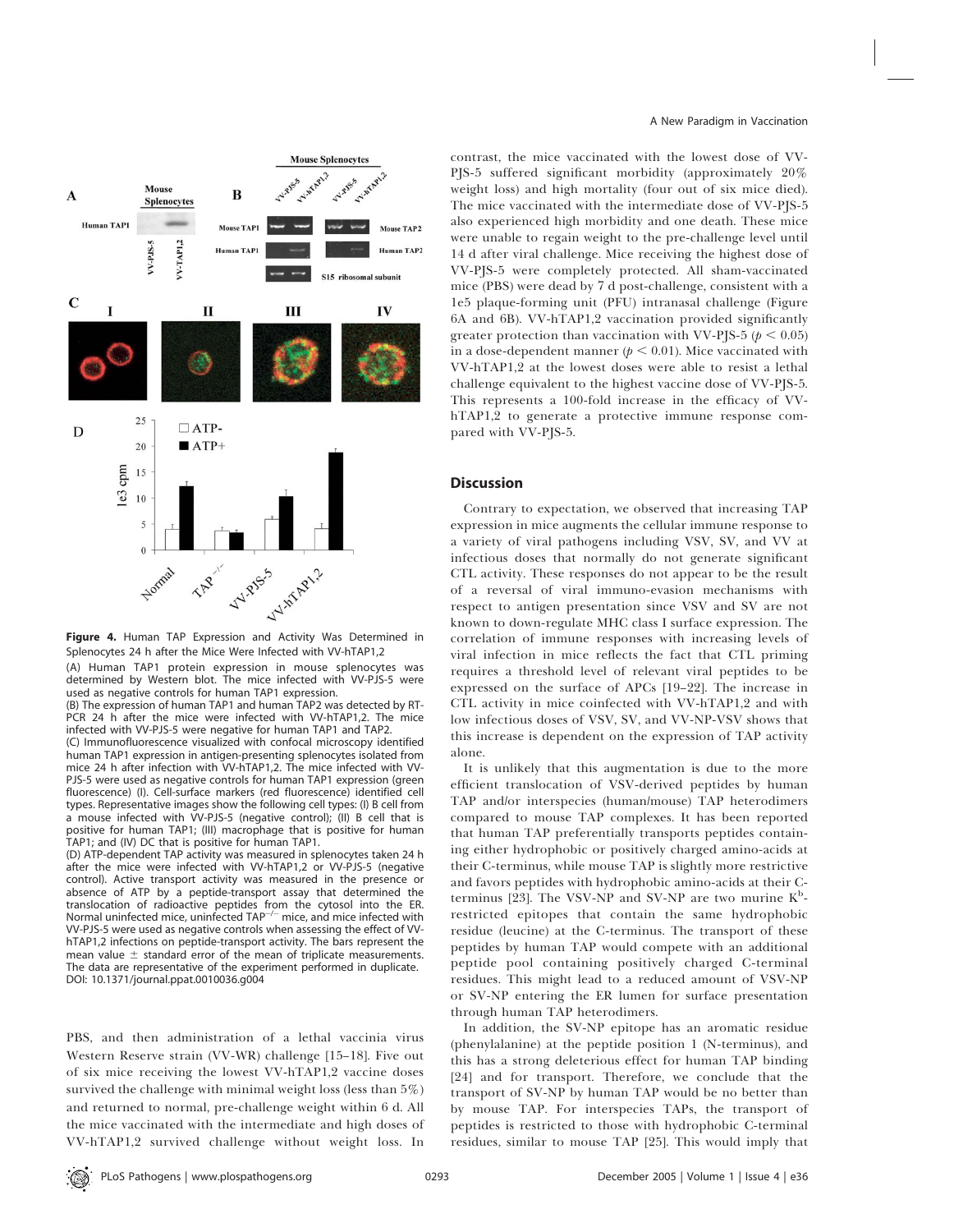

Figure 5. The Effect of VV-hTAP1,2 and VV-mTAP1 Infection on the Cross-Presentation Activity of OVA/SIINFEKL by Normal Spleen-Derived DCs DCs infected with VV-hTAP1,2 expressed greater (A) H-2K<sup>b</sup>-SIINFEKL and (B) total H-2K<sup>b</sup> than DCs infected with VV-PJS-5. DCs infected with VV-PITAP1 also expressed greater (C) H-2K<sup>b</sup>–SIINFEKL and (D) total H-2K<sup>b</sup> than DCs infected with VV-PJS-5. DCs infected with VV-PJS-5, but not incubated with OVA, served as negative controls for cross-presentation. The data are representative of the experiment performed in duplicate. DOI: 10.1371/journal.ppat.0010036.g005

when mouse TAP1 or TAP2 associates with its human TAP counterpart, they play a dominant role in selecting the peptides for transport. Furthermore, once the transportpermissive peptide, for example SV-NP, binds to interspecies TAPs, the phenylalanine residue at the N-terminus that is in contact with the human TAP counterpart may limit its binding capacity and, therefore, its transport. For these reasons, we conclude that the augmentation of the CTL responses against viruses in our experiments is justified by TAP over-expression rather than by the increased efficiencies of interspecies TAP heterodimers.

The priming of T cells requires cell-to-cell contact, and therefore APCs adjacent to T cells play a critical role [2,9]. The increase in VSV-specific  $CD8<sup>+</sup>$  cells observed with VVhTAP1,2 coinfections indicates a TAP-dependent increase in APC cross-priming and cross-presentation activity and is explained by an increase in TAP expression and peptidetransport activity in the APCs of the spleen. To reconcile the increase in peptide-transport activity observed in the translocation assays with the frequency of human TAP-positive splenocytes, we estimate that the human TAP-positive splenocytes need to express 12 to 17 times more human TAP1 mRNA than endogenous mouse TAP1. This was

confirmed by the high expression of the human TAP gene early in the infection.

DCs generate virus-specific CTLs via cross-presentation of exogenously acquired viral antigens in the context of MHC class I molecules [26]. This is achieved by a TAP-dependent process although additional TAP-independent pathways have been described recently [27–29]. Increased expression of mouse TAP1 appeared to be as effective as increased expression of human TAP1 and TAP2 in raising the level of MHC class I complexes (H-2 $K^b$ –SIINFEKL) on the cell surface. Expression of TAP1 alone has been shown to stabilize TAP2 protein and TAP2 mRNA in TAP-deficient cells and could explain the effectiveness of TAP1 alone [30]. We conclude that supra-normal expression of TAP increases endogenous antigen processing (see Figure 2C) and the levels of both total and cross-presented MHC class I antigens on the surface of DCs, thereby leading to greater CTL responses in vivo.

Under normal conditions, it is estimated that only onethird of all TAP molecules translocate peptides actively. During an acute viral infection, however, TAP activity increases significantly owing to the rapid increase in the available intracellular peptide pool [31]. Therefore, the supply of peptides to MHC class I molecules is theoretically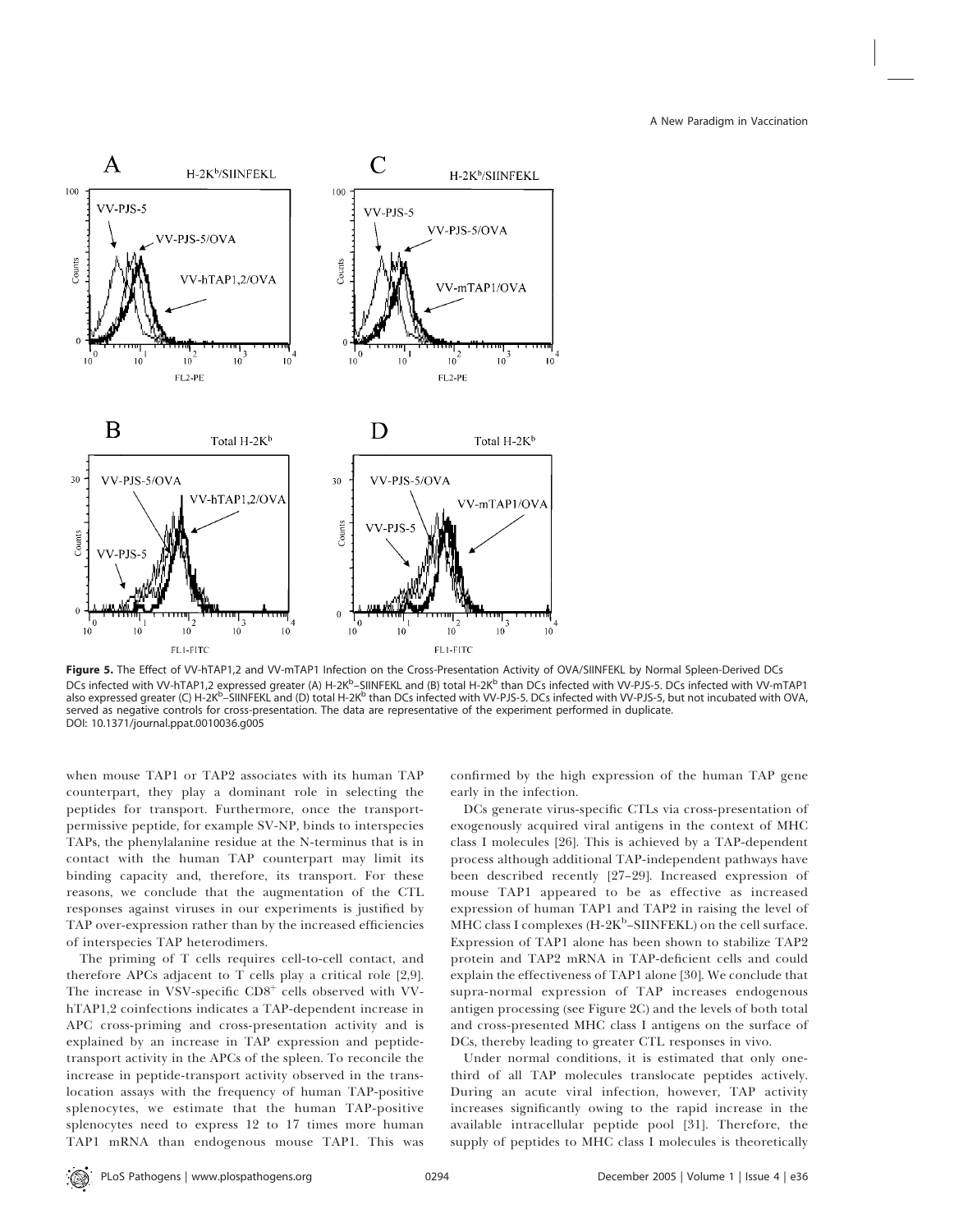

Figure 6. A Viral-Challenge Experiment Was Used to Measure the Protection Provided by Low-Dose Vaccination with VV-hTAP1,2

(A) Three groups of mice were vaccinated with escalating doses of VVhTAP1,2 (3e3 PFU, 3e4 PFU, 3e5 PFU) and were challenged 14 d later with a lethal dose of VV-WR (1e5 PFU). Percentage weight change was measured as an indication of death and morbidity. Three doses of lowdose VV were administered.

(B) Three Groups of mice were vaccinated with escalating doses of VV-PJS-5 (3e3 PFU, 3e4 PFU, 3e5 PFU), and were challenged 14 d later with a lethal dose of VV-WR (1e5 PFU). These groups served as negative controls for the effect of VV-hTAP1,2 on protection from lethal viral challenge. Mice vaccinated with PBS served as positive controls for lethal viral challenge. Data points represent mean weight changes  $\pm$  standard error of the mean ( $n = 6$ ) recorded daily. DOI: 10.1371/journal.ppat.0010036.g006

the limiting factor in antigen presentation. It is known that increasing the delivery of peptides into the ER by the artificial creation of a signal-sequence peptide fusion increases antigen presentation and immune responses [32]. However, these experiments bypass TAP altogether, and the relative amounts of peptide generated in the two pathways are difficult to equilibrate and, therefore, to compare. Our results indicate that during a viral infection there is competition between self and viral peptides in the MHC class I binding-peptide pool, limiting the amount of viral epitopes reaching the lumen of the ER and subsequently the cell surface. Increased TAP activity leads to more viral epitopes presented on the cell surface by MHC class I, resulting in increased immune responses. In DCs, over-

expression of TAP has the additional effect of increasing the cross-presentation pathway for MHC class I, a pathway believed to be unique to these cells. A framework for how cross-presentation may operate has been published recently [26,27,33,34]. Endocytosed or phagocytosed exogenous antigens gain access to one or more types of vesicles where loading of antigenic peptide onto nascent MHC class I molecules is thought to occur. MHC class I molecules gain access to the endolysosomal compartment by virtue of a tyrosine-based sorting signal in their cytoplasmic domains [26]. It has been suggested that TAP molecules reside in this compartment and that a fusion event with the ER may make antigen processing more efficient for both exogenous and endogenous antigens. Over-expression of TAPs in the endogenous and the exogenous antigen-processing compartments of DCs could increase the efficiency of both pathways, leading to enhanced specific immune responses without stimulation of detectable autoimmune responses (D. Waterfield, unpublished data).

The presence of TAP genes in VV provides protection against lethal viral challenges at 100-fold lower amounts of inocula than VV without TAP genes. The inclusion of TAP in vaccination regimens acts as a gene-based adjuvant to boost immune responses against viral antigens, thereby allowing for reduced vaccine doses. Increased immune responses in response to low-dose vaccinations are desirable in the elderly and the very young, in whom immune systems may be compromised [35]. An additional advantage of including TAP as an adjuvant is its ability to increase peptide transport of a number of immunogenic peptides simultaneously, thereby aiding in the delivery of diverse peptides for binding to most HLA (human major histocompatibility complex) class I alleles expressed in the immunized population. TAP could be used as an adjuvant in peptide vaccines, but its use does not have to be restricted to viral vectors. For example, it could also be injected in other forms, such as in DNA plasmids attached to gold particles, or in any other system that inserts the TAP complex directly into the cell's protein-processing pathway [36]. Finally, the use of TAP as an adjuvant has the advantage that we have a solid intellectual understanding of its mechanism of action. This appears to be lacking in the case of many other generalized adjuvants [37]. We have shown here, in an animal model, that TAP over-expression can augment cell-mediated immunity against the cowpox virus (vaccinia), a close relative of smallpox (variola). It is conceivable that this approach could have applications in augmenting responses against smallpox in humans.

Recently, clinical trials for some promising HIV-vaccine candidates have been suspended because of poor cellular immune responses [38]. Inclusion of TAP in such vaccines may be able to improve their efficacy. Future clinical experiments will help to further establish whether the inclusion of TAP in vaccine regimens has advantages over existing protocols and whether other components of the intracellular antigen-processing pathway(s) are also limiting in healthy individuals. Nonetheless, the approach that has been discovered is novel and may have tremendous potential for vaccination of humans and animals against a variety of infectious diseases.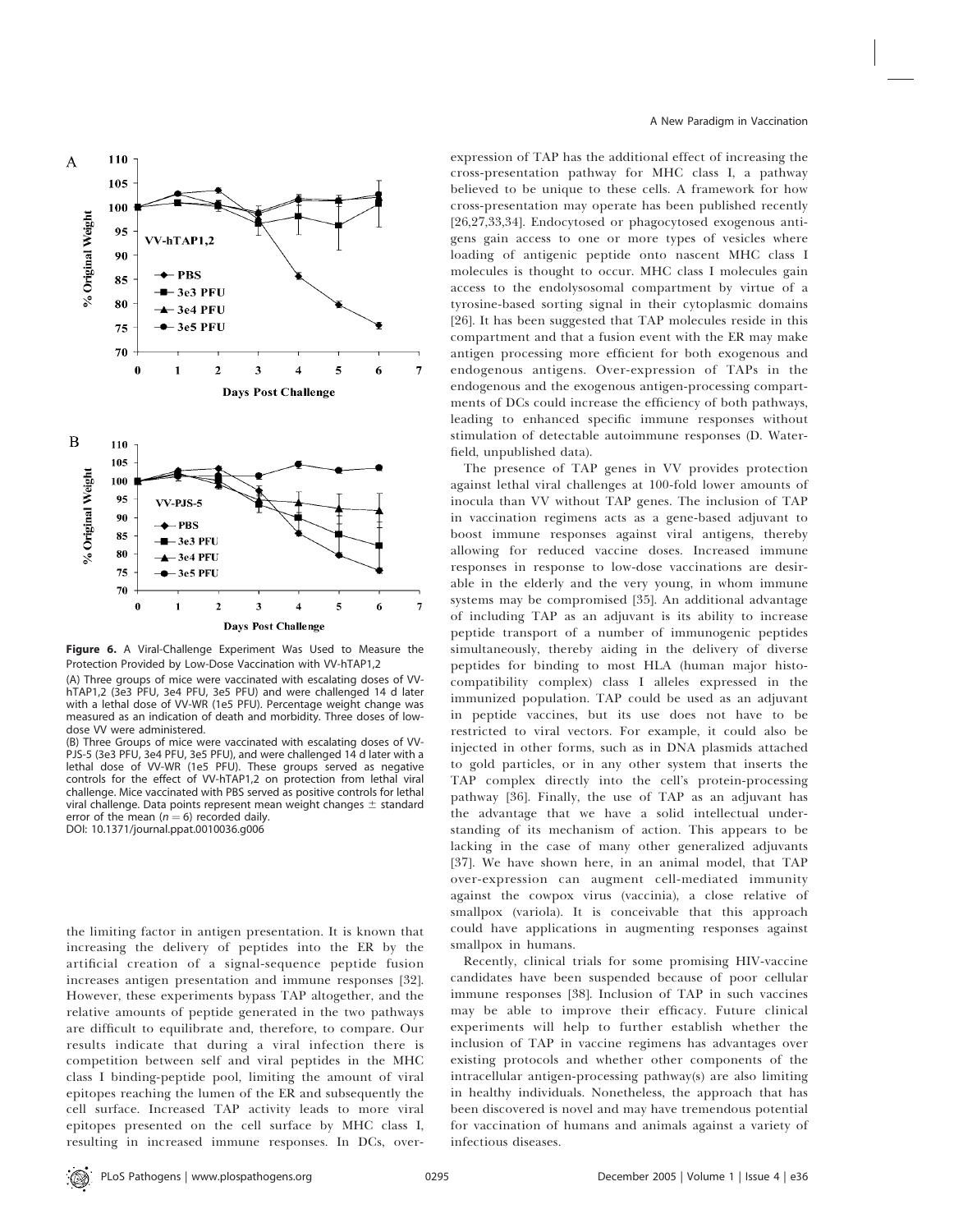#### Materials and Methods

Animals, cells, and viruses. The mouse strain C57BL/6  $(\mathrm{H-2K}^{\mathrm{b}})$  was obtained from Jackson Laboratories (Bar Harbor, Maine, United States) and housed at the Biotechnology Breeding Facility (University of British Columbia) according to the guidelines of the Canadian Council on Animal Care. Mice (5–12 wk of age) were screened for pathogens with the Murine ImmunoComb Test (Charles River Laboratories, Wilmington, Massachusetts, United States).

VSV, Indiana Strain (a gift from Frank Tufaro, University of British Columbia) was cultured on vero cells (American Type Culture Collection [ATCC], Manassas, Virginia, United States). VV-hTAP1,2 and VV-mTAP1 (both gifts from John Yewdell, NIH/NIAID, Bethesda, Maryland, United States), VSV-NP<sub>52–59</sub>, VV-NP-VSV, VV-PJS-5 (PJS-5 a gift from Bernard Moss, NIH/NIAID), and VV Western Reserve strain (a gift from Shirley Gillam, University of British Columbia) were cultured on CV-1 cells [5,39,40]. SV was purchased from ATCC. CV-1 cells were cultured in DMEM/10% FBS and vero cells, and RMA cells were cultured in RPMI/10% FBS. VSV and VV infectious units were determined by tissue-culture infectious-dose assay (TCID50) or by standard plaque assay. SV infectious units were determined by chicken-egg infectious-dose (CEID50) as indicated on the label. T2 cells negative for TAP1 and TAP2 and transfected with mouse H-2K<sup>b</sup> were a gift from Peter Cresswell, (Yale University, New Haven, Connecticut, United States).

Generation of VSV, SV, and VV-specific effectors.  $H-2K^b$ restricted virus-specific CTLs were generated by i.p. injection of mice with VSV (low-dose [3.6e4 TCID50] or high-dose [1.5e7 TCID50]), SV (low-dose [1.6e5 CEID50] or high-dose [1.6e7 CEID50]), VV-PJS-5 (low-dose [3e4 PFU] or high-dose [5e6 PFU]), VV-hTAP1,2 (3e4 PFU), and VV-NP-VSV (3e6 PFU). Titrations determined the infectious doses of VSV and SV that would generate a minimum (low dose) and maximum (high dose) CTL response against peptide-pulsed RMA targets. Splenocytes were harvested 6 d after infection and cultured (RPMI-1640/10% FBS complete media) for 2–3 d to eliminate nonspecific natural killer cell killing. For VSV infection alone or via coinfection with VV-hTAP1,2 or  $\rm\bar{V}V$ -PJS-5, splenocytes were incubated without peptide. For infections with SV or VV-NP-VSV, splenocytes were stimulated with SV peptide (1  $\mu$ M SV-NP<sub>324–332</sub>) peptide, FAPGNYPAL) or VSV-NP peptide (1 µM VSV-NP<sub>52-59</sub> peptide, RGYVYQGL). VV-hTAP1,2 or VV-PJS-5–infected mouse splenocytes were restimulated in vitro for 3 d with irradiated syngeneic splenocytes infected with VV-PJS-5 (3.4e7 PFU/1e8 syngeneic splenocytes).

Cytotoxicity assays. Cytotoxic activity was measured in standard 4 h 51Cr-release assays using  $T2-K^b$  cells, RMA cells, or naïve splenocytes as targets.  $T2-K^b$  targets were infected with VV-NP-VSV alone or in combination with VV-hTAP1,2 or VV-PJS-5 (multiplicity of infection  $[MOI] = 10$ ) for 6 h. The RMA target cells were pulsed with VSV-NP<sub>52–59</sub> peptide (5–25  $\mu$ M) or SV-NP<sub>324–332</sub> peptide (5–25 lM) for the relevant CTL assay. For VV antigen-specific killing, the RMA targets were infected overnight with VV-PJS-5 (MOI =  $0.34$ ). For the measurement of endogenous antigen processing, targets were generated by the in vitro stimulation of naïve splenocytes (2e7 cells) for 2 d with lipopolysaccharide (LPS) (Escherichia coli J5 LPS [1 lg/ ml], Calbiochem, San Diego, California, United States), followed by overnight infection with either VV-PJS-5 or VV-hTAP1,2 (5e6 PFU).

**Detection of CD8<sup>+</sup>/VSV-NP<sub>52–59</sub>–specific H-2K<sup>b</sup>–restricted spleno-cytes.** The frequency of CD8<sup>+</sup>/VSV-NP<sub>52–59</sub>–specific splenocytes was measured in two separate experiments using a H-2K<sup>b</sup>–VSV-NP<sub>52–59</sub> epitope-specific tetramer conjugated to phycoerythrin (Custom iTAg MHC Tetramer, Beckman Coulter Canada, Mississauga, Ontario, Canada) and a fluorescein-conjugated rat anti-mouse CD8a (Ly-2) monoclonal antibody (clone 53–6.7) after Fc receptor block (clone 2.4G2, Mouse Fc Block), (BD Biosciences Pharmingen, San Diego, California, United States). Mice were coinfected with VV-PJS-5 (3e4 PFU) plus low-dose VSV, or VV-hTAP1,2 (3e4 PFU) plus low-dose VSV, or infected with low-dose VSV, or high-dose VSV. Six days after infection,  $CD8^+$ *NSV-NP*<sub>52–59</sub>-specific fluorescence as a percentage of total  $CD8<sup>+</sup>$  fluorescence was determined by flow cytometry.

Detection of human TAP expression in splenocytes. Human TAP1 expression in splenocytes from the mice infected with VV-hTAP1,2 was determined by SDS-PAGE and Western blot. The blots were probed for human TAP1 with rabbit anti-human TAP1 antiserum (Stressgen Biotechnologies, Victoria, British Colombia, Canada) and visualized by enhanced chemiluminescence (Amersham Biosciences, Little Chalfont, United Kingdom).

Quantitative RT-PCR for human and mouse TAP1 in splenocytes. RT-PCR was used to detect human TAP1 and TAP2, and mouse TAP1 and TAP2, in spleens 24 h after infection. In addition, a time-course Table 1. Sequences of the Primer Pairs Used in the RT-PCR and the QRT-PCR

| <b>TAP Primer</b>         |                             |
|---------------------------|-----------------------------|
|                           | <b>Sequences</b>            |
|                           |                             |
| Human TAP1 forward primer | GGGGACAGCTGCTGTTGGAT        |
| Human TAP1 reverse primer | AGTACACACGGTTTCCGGATCAAT    |
| Human TAP2 forward primer | GGACAGGTGCTGCTGGATGA        |
| Human TAP2 reverse primer | <b>TCGCACTGCACATCTAGGGC</b> |
| Mouse TAP1 forward primer | ATGGCTGCGCACGTCTGG          |
| Mouse TAP1 reverse primer | CCAACTTGTGCCACAGGG          |
| Mouse TAP2 forward primer | ACCGCGAGCACCTCAGTAGT        |
| Mouse TAP2 reverse primer | ATCCCAGGCTGGGGCAGAT         |

DOI: 10.1371/journal.ppat.0010036.t001

quantification of human TAP1 and mouse TAP1 was performed using quantitative real-time PCR (QRT-PCR). Total RNA was extracted (RNeasy Midi Kit, Qiagen, Valencia, California, United States) from mouse spleens 4 h, 8 h, and 24 h after i.p. infection with VV-hTAP1,2 (3e4 PFU). QRT-PCR reactions (Sigma-Genosys Canada, Oakville, Ontario, Canada) were performed in duplicate using a Light Cycler (Roche Diagnostics, Mannheim, Germany) for mouse TAP1 and for human TAP1, plus a ribosomal small subunit S15. The sequences of the primer pairs used in the RT-PCR and the QRT-PCR are listed in Table 1.

The threshold cycle (CT) above background was determined for mouse TAP1 and human TAP1 and normalized to the lowest S15 CT value among the reactions. The differences in CT were used to calculate the abundance of human TAP1 relative to mouse TAP1. Relative abundance =  $2$  (CTmTAP1-CThTAP1). The CT values represent the average of three mice per time point.

Visualization of human TAP expression in splenocytes. Visualization of human TAP expression in spleen-derived antigen presentation cells from mice infected with  $\overline{VV}$ -hTAP1,2 or VV-PJS-5 was performed using confocal fluorescence microscopy. Splenocytes were double labeled with rabbit anti-human TAP1 antiserum (Stressgen Biotechnologies) and one of the following cell-surface markers: rat anti-mouse B220 (B cell marker, BD Biosciences Pharmingen), rat anti-mouse MAC-1 (macrophage marker, BD Biosciences Pharmingen), or rat anti-mouse NLDC-145 antibodies (DC marker) (gift from Ralph Steinman, the Rockefeller University, New York, New York, United States). The presence of human TAP1 was determined in approximately 300 cells per surface marker in 20 randomly chosen fields. Splenocytes from VV-PJS-5–infected mice were used as negative controls.

Transport activity of human TAP in mouse splenocytes. TAP heterodimer activity, in the presence or absence of adenosine triphosphate (ATP), was detected by a streptolysin-O–mediated peptide-transport assays in splenocytes harvested 24 h after mice were infected with VV-hTAP1,2 or VV-PJS-5 using a radio-iodinated peptide library containing a glycosylation site (NXT) (125I, specific activity, 10 Ci/mmol) [41,42]. Splenocytes from uninfected normal mice and  $TAP^{-/-}$  mice were used as controls.

Cross-presentation of OVA peptides (SIINFEKL) by DCs. Splenic DCs were isolated using CD11 $c$ <sup>+</sup> magnetic beads run through an AutoMacs (Miltenyi Biotec, Auburn, California, United States) after enrichment by centrifugation (Ficoll Paque Plus, Amersham Biosciences). DCs were infected with VV-PJS-5, VV-mTAP1, or VVhTAP1,2 (3e6 cells/1e4 PFU) for 2 h, followed by incubation with GM-CSF (10 ng/ml complete RPMI 1640) and OVA (10 mg/ml) (Worthington Biochemical, Lakewood, New Jersey, United States) or PBS (18 h at 37 °C). DCs stained with phycoerythrin-conjugated rat anti-mouse CD11c antibody, Fc blocker (Fc $\gamma$  III/II receptor), and either FITC-conjugated anti-H-2 $K^b$  antibody (clone AF6–88.5) (BD Biosciences Pharmingen) or 25.D1.16 antibody specific for  $K^b$ SIINFEKL (a gift from R. Germain, NIH/NIAID) [43]. Flow cytometry<br>was used to quantify H-2K<sup>b</sup> and H-2K<sup>b</sup>-SIINFEKL complexes.

VV-WR–challenge experiments. VV-hTAP1,2 and VV-PJS-5 viruses were demonstrated to replicate equally in cell culture. Forty-two mice were randomized into seven groups (six mice per cage) and were vaccinated with three different doses of VV-hTAP1,2 or VV-PJS-5 (3e3, 3e4, and 3e5 PFU in 300 ll PBS i.p.) or PBS. Fourteen days later, mice were weighed and challenged with a lethal dose of VV-WR (1e5 PFU in 20 µl of clarified cell lysate delivered intranasally) under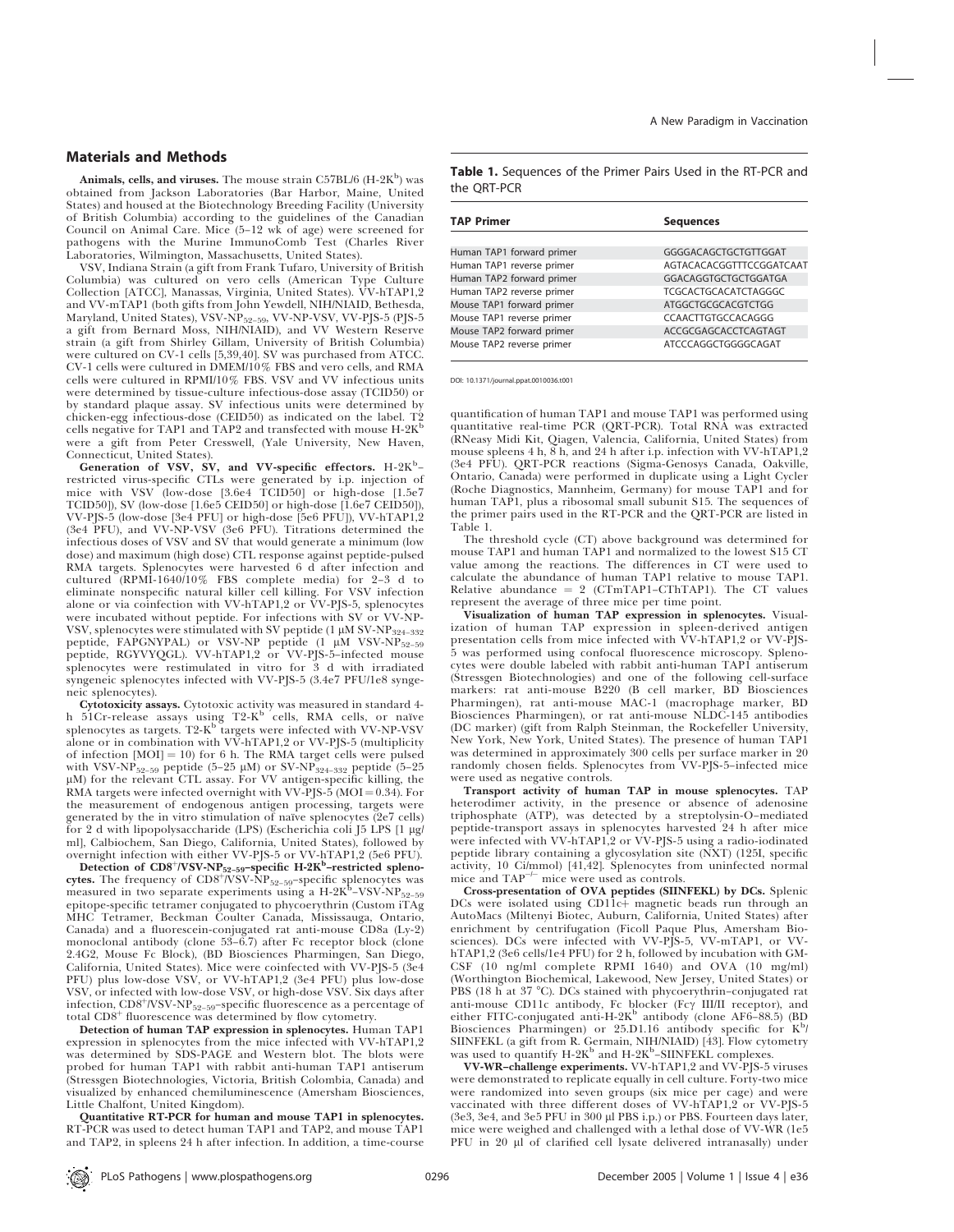isoflurane anesthesia. Weight was recorded daily for 14 d, and any mouse falling below 25% of pre-challenge weight was euthanized. Mean weight going forward was calculated from the remaining survivors.

Statistical analysis. The z-statistic was calculated to determine the statistical significance of the differences in the proportions of  $\mathrm{H}\text{-}2\mathrm{K}^{\mathrm{b}}$ , VSV-NP, and CD8+ cells generated by the vaccination protocols. A two-way ANOVA, after square-root transformation of the data, was used to analyze the main effects of dose and the recombinant VV on mouse weight 5 d after VV-WR challenge. Bonferroni procedure corrected p-values for multiple comparisons. A chi-square test (univariate comparison, using FlowJo 3.7.1 [Treestar, http://www. treestar.com]) compared flow-cytometry histograms for differences in total H-2K<sup>b</sup> or H-2K<sup>b</sup>–SIINFEKL complexes. p-Value of  $< 0.01$  (99%) confidence interval) was considered significant, and  $T(X) > 10$  was empirically determined as a cut-off value.

### Supporting Information

#### Accession Numbers

The Swiss-Prot (http://www.ebi.ac.uk/swissprot) accession numbers for the proteins discussed in this paper are calnexin (BC040244), calreticulin (NM 007591), LMP2 (U22919), LMP7 (U22031), LMP10 (U77784), MHC class I heavy chain (V00747) and  $\beta$ 2-microglobulin (NM 009735), TAP1 (NM 013683), TAP2 (NM 011530), and tapasin

#### References

- 1. Zinkernagel RM, Doherty PC (1979) MHC-restricted cytotoxic T cells: Studies on the biological role of polymorphic major transplantation antigens determining T-cell restriction-specificity, function, and responsiveness. Adv Immunol 27: 51–177.
- 2. Townsend AR, Rothbard J, Gotch FM, Bahadur G, Wraith D, et al. (1986) The epitopes of influenza nucleoprotein recognized by cytotoxic T lymphocytes can be defined with short synthetic peptides. Cell 44: 959–968.
- 3. Suh WK, Cohen-Doyle MF, Fruh K, Wang K, Peterson PA, et al. (1994) Interaction of MHC class I molecules with the transporter associated with antigen processing. Science 264: 1322–1326.
- 4. Frisan T, Zhang QJ, Levitskaya J, Coram M, Kurilla MG, et al. (1996) Defective presentation of MHC class I-restricted cytotoxic T-cell epitopes in Burkitt's lymphoma cells. Int J Cancer 68: 251–258.
- 5. Alimonti J, Zhang QJ, Gabathuler R, Reid G, Chen SS, et al. (2000) TAP expression provides a general method for improving the recognition of malignant cells in vivo. Nat Biotechnol 18: 515–520.
- Deverson EV, Gow IR, Coadwell WJ, Monaco JJ, Butcher GW, et al. (1990) MHC class II region encoding proteins related to the multidrug resistance family of transmembrane transporters. Nature 348: 738–741.
- 7. Kelly A, Powis SH, Glynne R, Radley E, Beck S, et al. (1991) Second proteasome-related gene in the human MHC class II region. Nature 353: 667–668.
- 8. Norbury CC, Princiotta MF, Bacik I, Brutkiewicz RR, Wood P, et al. (2001) Multiple antigen-specific processing pathways for activating naive  $CD8<sup>+</sup> T$ cells in vivo. J Immunol 166: 4355–4362.
- 9. Ortmann B, Androlewicz MJ, Cresswell P (1994) MHC class I/beta 2 microglobulin complexes associate with TAP transporters before peptide binding. Nature 368: 864–867.
- 10. Belyakov IM, Earl P, Dzutsev A, Kuznetsov VA, Lemon M, et al. (2003) Shared modes of protection against poxvirus infection by attenuated and conventional smallpox vaccine viruses. Proc Natl Acad Sci U S A 100: 9458– 9463.
- 11. Takahashi H, Takeshita T, Morein B, Putney S, Germain RN, et al. (1990) Induction of  $CD8<sup>+</sup>$  cytotoxic T cells by immunization with purified HIV-1 envelope protein in ISCOMs. Nature 344: 873–875.
- 12. Salter RD, Cresswell P (1986) Impaired assembly and transport of HLA-A and -B antigens in a mutant TxB cell hybrid. EMBO J 5: 943–949.
- 13. Spies T, DeMars R (1991) Restored expression of major histocompatibility class I molecules by gene transfer of a putative peptide transporter. Nature 351: 323–324.
- 14. Smith GL, Symons JA, Khanna A, Vanderplasschen A, Alcami A (1997) Vaccinia virus immune evasion. Immunol Rev 159: 137–154.
- 15. Hooper JW, Custer DM, Schmaljohn CS, Schmaljohn AL (2000) DNA vaccination with vaccinia virus L1R and A33R genes protects mice against a lethal poxvirus challenge. Virology 266: 329–339.
- 16. Brandt TA, Jacobs BL (2001) Both carboxy- and amino-terminal domains of the vaccinia virus interferon resistance gene, E3L, are required for pathogenesis in a mouse model. J Virol 75: 850–856.
- 17. Smee DF, Bailey KW, Sidwell RW (2001) Treatment of lethal vaccinia virus respiratory infections in mice with cidofovir. Antivir Chem Chemother 12: 71–76.
- 18. Reading PC, Smith GL (2003) Vaccinia virus interleukin-18-binding protein promotes virulence by reducing gamma interferon production and natural killer and T-cell activity. J Virol 77: 9960–9968.
- 19. Bellone M, Iezzi G, Manfredi AA, Protti MP, Dellabona P, et al. (1994) In vitro

(A7316613). The GenBank (http://www.ncbi.nlm.nih.gov/Genbank) accession numbers for the strains discussed in this paper are mouse strain C57BL/6 (V00746), recombinant VV carrying human TAP1 (NM 000593) and TAP2 (NM 018833) genes, SV (X00087), VSV, Indiana Strain (J02428), and VV Western Reserve strain (AY243312).

#### Acknowledgments

The authors thank Terry Pearson (University of Victoria, Victoria, British Columbia, Canada) and Karl Erik Hellstrom (University of Washington, Seattle, Washington, United States) for their comments on the manuscript. The authors acknowledge the Canadian Institutes of Health Research, the National Cancer Institute of Canada, the CANVAC Network of Excellence, and GeneMax (Vancouver, British Columbia, Canada) for providing financial support.

Competing interests. The University of British Columbia and its scientists (TZV, QZ, JA, and WAJ) received equity in GeneMax as part of a technology license agreement between the University of British Columbia and GeneMax. WAJ is a director of GeneMax. GeneMax provided partial financial support for this study.

Author contributions. WAJ conceived and designed the experiments. TZV, QZ, JA, SSC, GB, AM, JT, MMT, KBC, DW, and AJ performed the experiments. TZV and WAJ analyzed the data and wrote the paper.

priming of cytotoxic T lymphocytes against poorly immunogenic epitopes by engineered antigen-presenting cells. Eur J Immunol 24: 2691–2698.

- 20. Momburg F, Neefjes JJ, Hammerling GJ (1994) Peptide selection by MHCencoded TAP transporters. Curr Opin Immunol 6: 32–37.
- 21. Uebel S, Meyer TH, Kraas W, Kienle S, Jung G, et al. (1995) Requirements for peptide binding to the human transporter associated with antigen processing revealed by peptide scans and complex peptide libraries. J Biol Chem 270: 18512–18516.
- 22. Motta I, Lone YC, Kourilsky P (1998) In vitro induction of naive cytotoxic T lymphocytes with complexes of peptide and recombinant MHC class I molecules coated onto beads: Role of TCR/ligand density. Eur J Immunol 28: 3685–3695.
- 23. Armandola EA, Momburg F, Nijenhuis M, Bulbuc N, FruhK, et al. (1996) A point mutation in the human transporter associated with antigen processing (TAP2) alters the peptide transport specificity. Eur J Immunol. 26: 1748–1755.
- 24. van Endert PM, Riganelli D, Greco G, Fleischhauer K, Sidney J, et al. (1995) The peptide-binding motif for the human transporter associated with antigen processing. J Exp Med 182: 1883–1895.
- 25. Momburg F, Roelse J, Howard JC, Butcher GW, Hammerling GJ, et al. (1994) Selectivity of MHC-encoded peptide transporters from human, mouse and rat. Nature 367: 648–651.
- 26. Lizee G, Basha G, Tiong J, Julien JP, Tian M, et al. (2003) Control of dendritic cell cross-presentation by the major histocompatibility complex class I cytoplasmic domain. Nat Immunol 4: 1065–1073.
- 27. Guermonprez P, Saveanu L, Kleijmeer M, Davoust J, Van Endert P, et al. (2003) ER-phagosome fusion defines an MHC class I cross-presentation compartment in dendritic cells. Nature 425: 397–402.
- 28. Chen L, Jondal M (2004) Endolysosomal processing of exogenous antigen into major histocompatibility complex class I-binding peptides. Scand J Immunol 59: 545–552.
- 29. Chen L, Jondal M (2004) Alternative processing for MHC class I presentation by immature and CpG-activated dendritic cells. Eur J Immunol 34: 952–960.
- 30. Seliger B, Wollscheid U, Momburg F, Blankenstein T, Huber C (2001) Characterization of the major histocompatibility complex class I deficiencies in B16 melanoma cells. Cancer Res 61: 1095–1099.
- 31. Reits EA, Vos JC, Gromme M, Neefjes J (2000) The major substrates for TAP in vivo are derived from newly synthesized proteins. Nature 404: 774–778.
- 32. Bacik I, Cox JH, Anderson R, Yewdell JW, Bennink JR (1994) TAP (transporter associated with antigen processing)-independent presentation of endogenously synthesized peptides is enhanced by endoplasmic reticulum insertion sequences located at the amino- but not carboxylterminus of the peptide. J Immunol 152: 381–387.
- 33. Ackerman AL, Kyritsis C, Tampe R, Cresswell P (2003) Early phagosomes in dendritic cells form a cellular compartment sufficient for cross presentation of exogenous antigens. Proc Natl Acad Sci U S A 100: 12889–12894.
- 34. Houde M, Bertholet S, Gagnon E, Brunet S, Goyette G, et al. (2003) Phagosomes are competent organelles for antigen cross-presentation. Nature 425: 402–406.
- 35. Melnick JL (1989) Viral vaccines: Achievements and challenges. Acta Virol 33: 482–493.
- 36. Dertzbaugh MT (1998) Genetically engineered vaccines: An overview. Plasmid 39: 100–113.
- 37. Singh M, O'Hagan D (1999) Advances in vaccine adjuvants. Nat Biotechnol 17: 1075–1081.